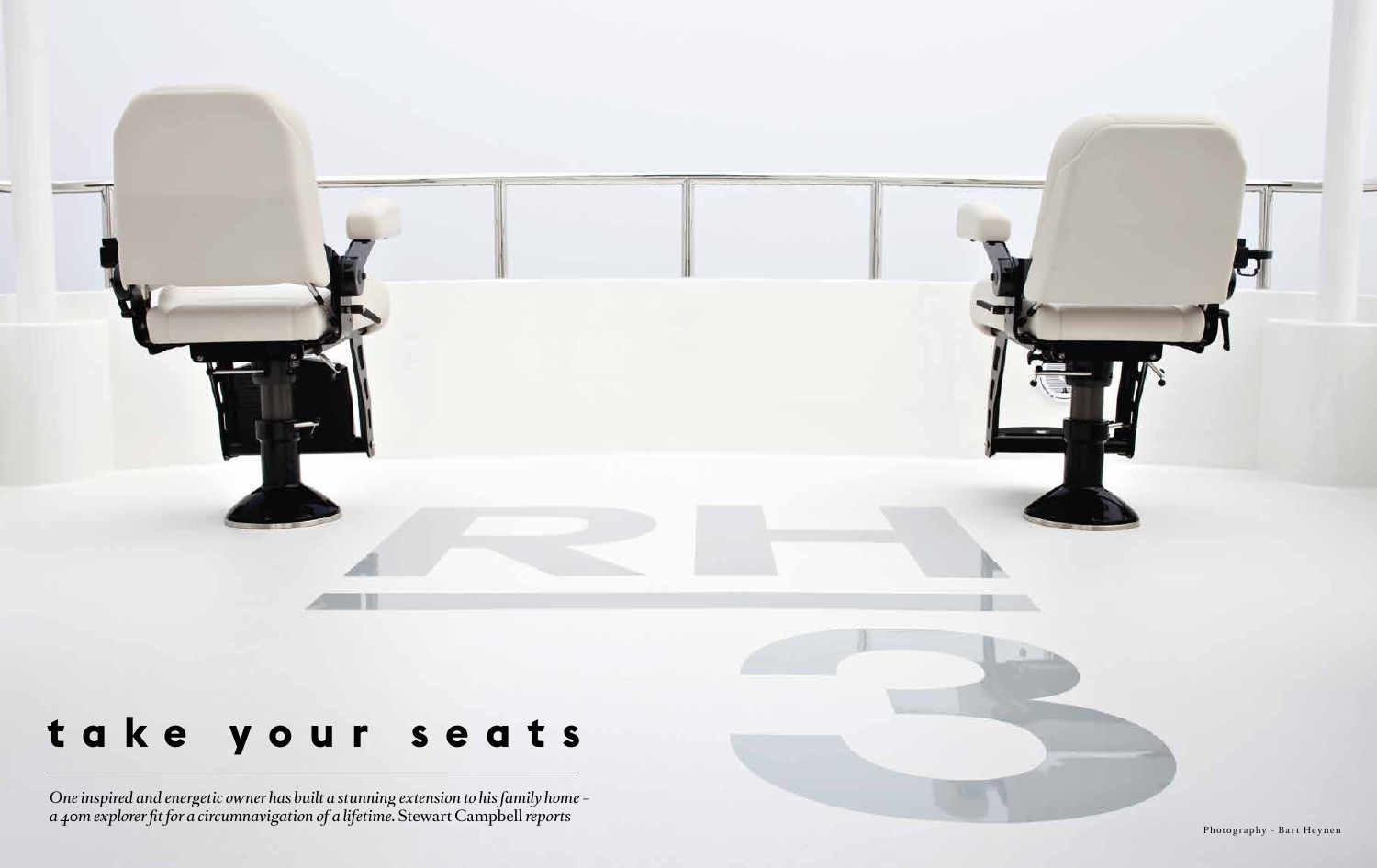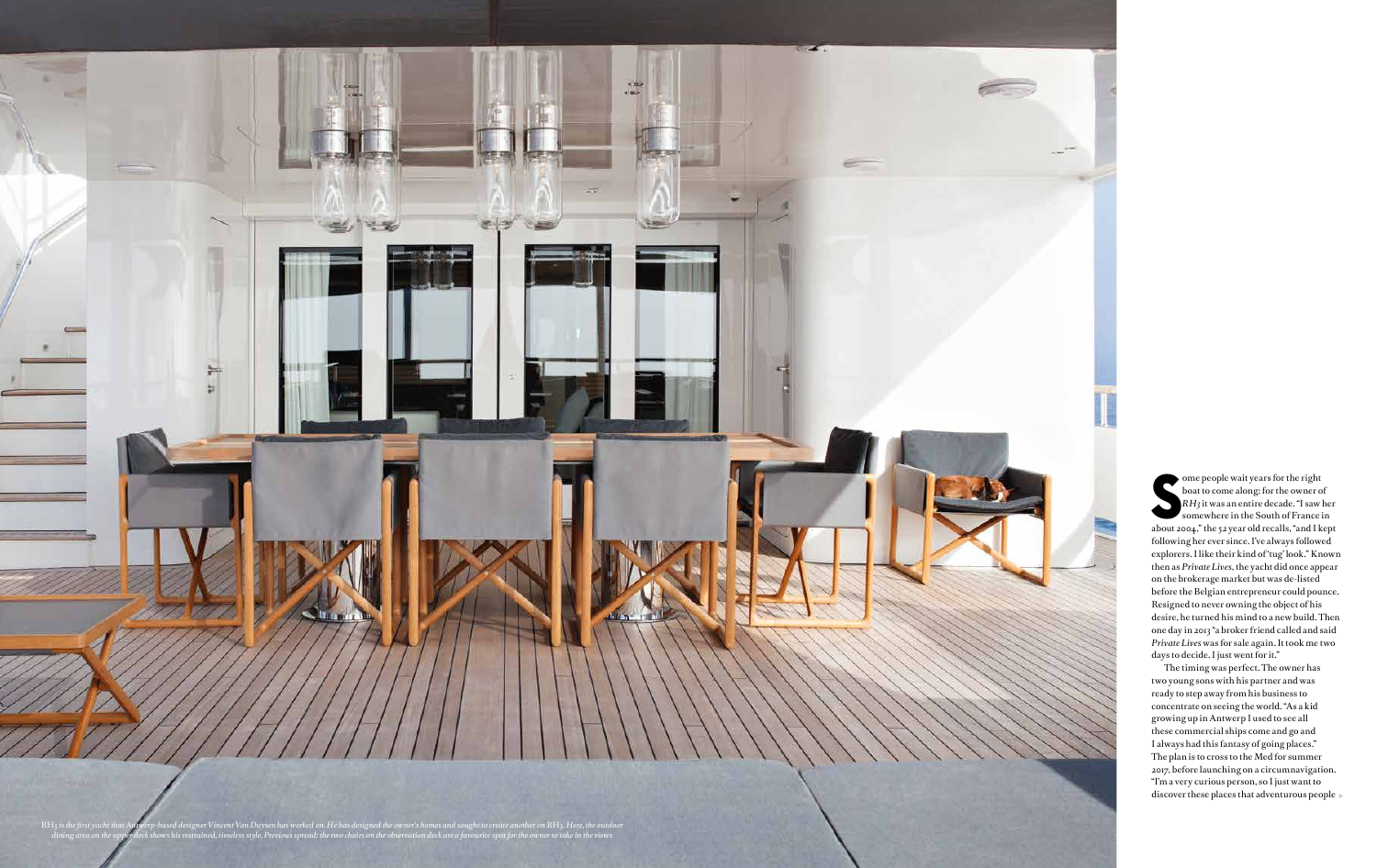**S**<br>About 20<br>Followin ome people wait years for the right boat to come along; for the owner of *RH3* it was an entire decade. "I saw her somewhere in the South of France in about 2004," the 52 year old recalls, "and I kept following her ever since. I've always followed explorers. I like their kind of 'tug' look." Known then as *Private Lives*, the yacht did once appear on the brokerage market but was de-listed before the Belgian entrepreneur could pounce. Resigned to never owning the object of his desire, he turned his mind to a new build. Then one day in 2013 "a broker friend called and said *Private Lives* was for sale again. It took me two days to decide. I just went for it."

The timing was perfect. The owner has two young sons with his partner and was ready to step away from his business to concentrate on seeing the world. "As a kid growing up in Antwerp I used to see all these commercial ships come and go and I always had this fantasy of going places." The plan is to cross to the Med for summer 2017, before launching on a circumnavigation. "I'm a very curious person, so I just want to discover these places that adventurous people

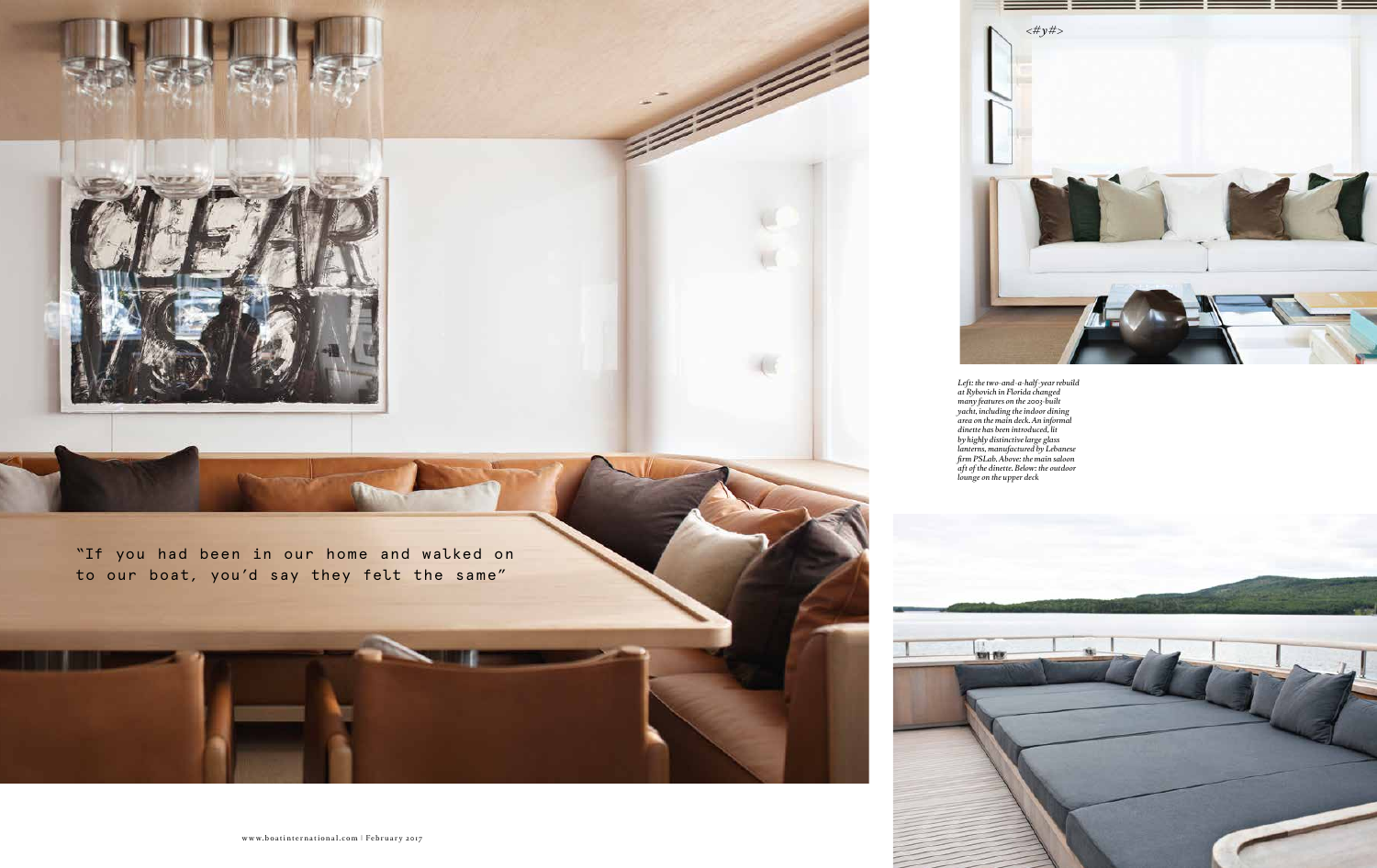*Left: the two-and-a-half-year rebuild at Rybovich in Florida changed many features on the 2003-built yacht, including the indoor dining area on the main deck. An informal dinette has been introduced, lit by highly distinctive large glass lanterns, manufactured by Lebanese firm PSLab. Above: the main saloon aft of the dinette. Below: the outdoor lounge on the upper deck*

e de découvrier de la découvrier de la découvrier de la découvrier de la découvrier de la découvrier de la découvrier de la découvrier de la découvrier de la découvrier de la découvrier de la découvrier de la découvrier de



"If you had been in our home and walked on to our boat, you'd say they felt the same"

**SLUGBER** 

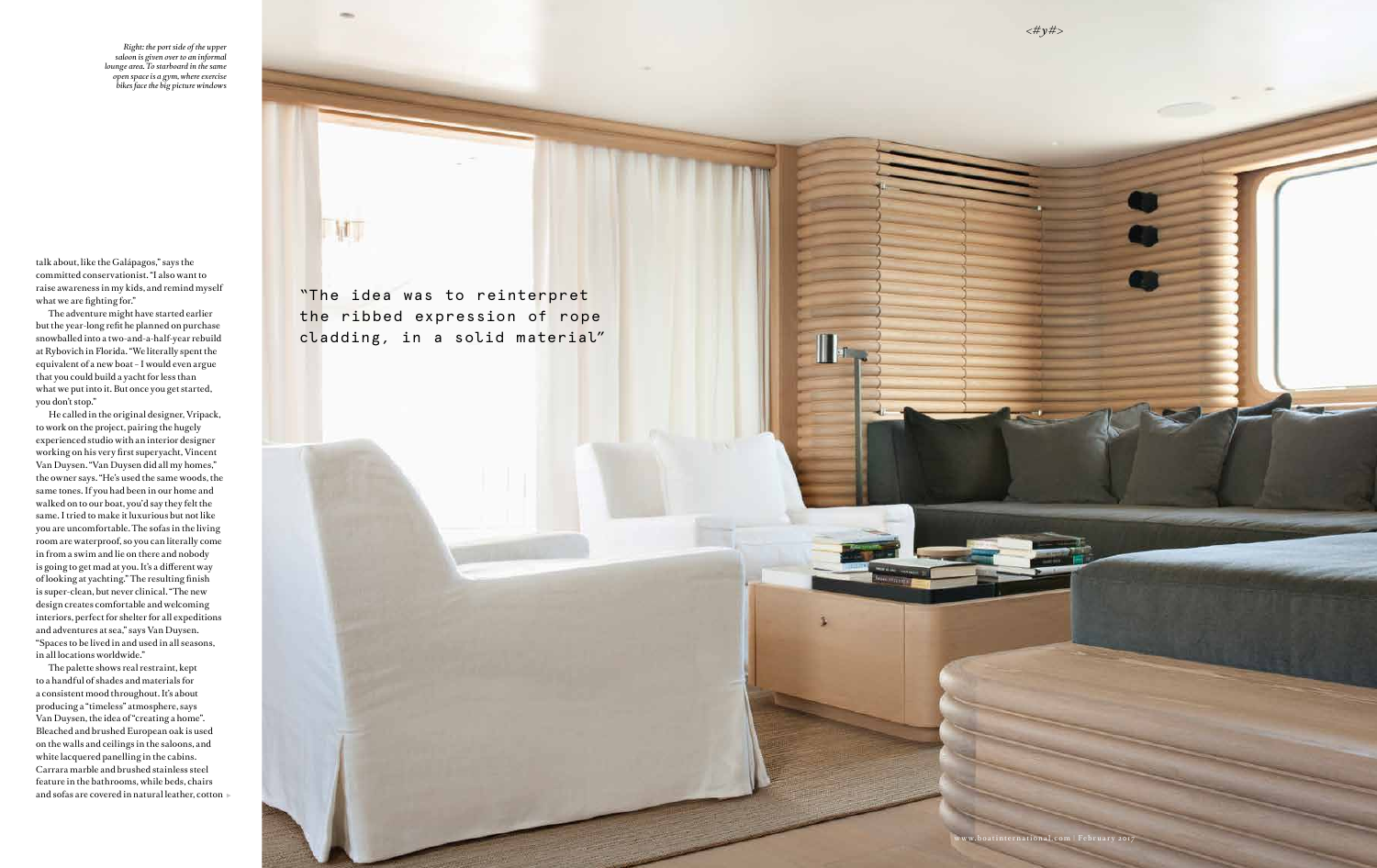"The idea was to reinterpret the ribbed expression of rope cladding, in a solid material"

 $\mathbf{M}$  .

talk about, like the Galápagos," says the committed conservationist. "I also want to raise awareness in my kids, and remind myself what we are fighting for."

The adventure might have started earlier but the year-long refit he planned on purchase snowballed into a two-and-a-half-year rebuild at Rybovich in Florida. "We literally spent the equivalent of a new boat – I would even argue that you could build a yacht for less than what we put into it. But once you get started, you don't stop."

He called in the original designer, Vripack, to work on the project, pairing the hugely experienced studio with an interior designer working on his very first superyacht, Vincent Van Duysen. "Van Duysen did all my homes," the owner says. "He's used the same woods, the same tones. If you had been in our home and walked on to our boat, you'd say they felt the same. I tried to make it luxurious but not like you are uncomfortable. The sofas in the living room are waterproof, so you can literally come in from a swim and lie on there and nobody is going to get mad at you. It's a different way of looking at yachting." The resulting finish is super-clean, but never clinical. "The new design creates comfortable and welcoming interiors, perfect for shelter for all expeditions and adventures at sea," says Van Duysen. "Spaces to be lived in and used in all seasons, in all locations worldwide."

The palette shows real restraint, kept to a handful of shades and materials for a consistent mood throughout. It's about producing a "timeless" atmosphere, says Van Duysen, the idea of "creating a home". Bleached and brushed European oak is used on the walls and ceilings in the saloons, and white lacquered panelling in the cabins. Carrara marble and brushed stainless steel feature in the bathrooms, while beds, chairs and sofas are covered in natural leather, cotton

*Right: the port side of the upper saloon is given over to an informal lounge area. To starboard in the same open space is a gym, where exercise bikes face the big picture windows*



 $\prod_{i=1}^n$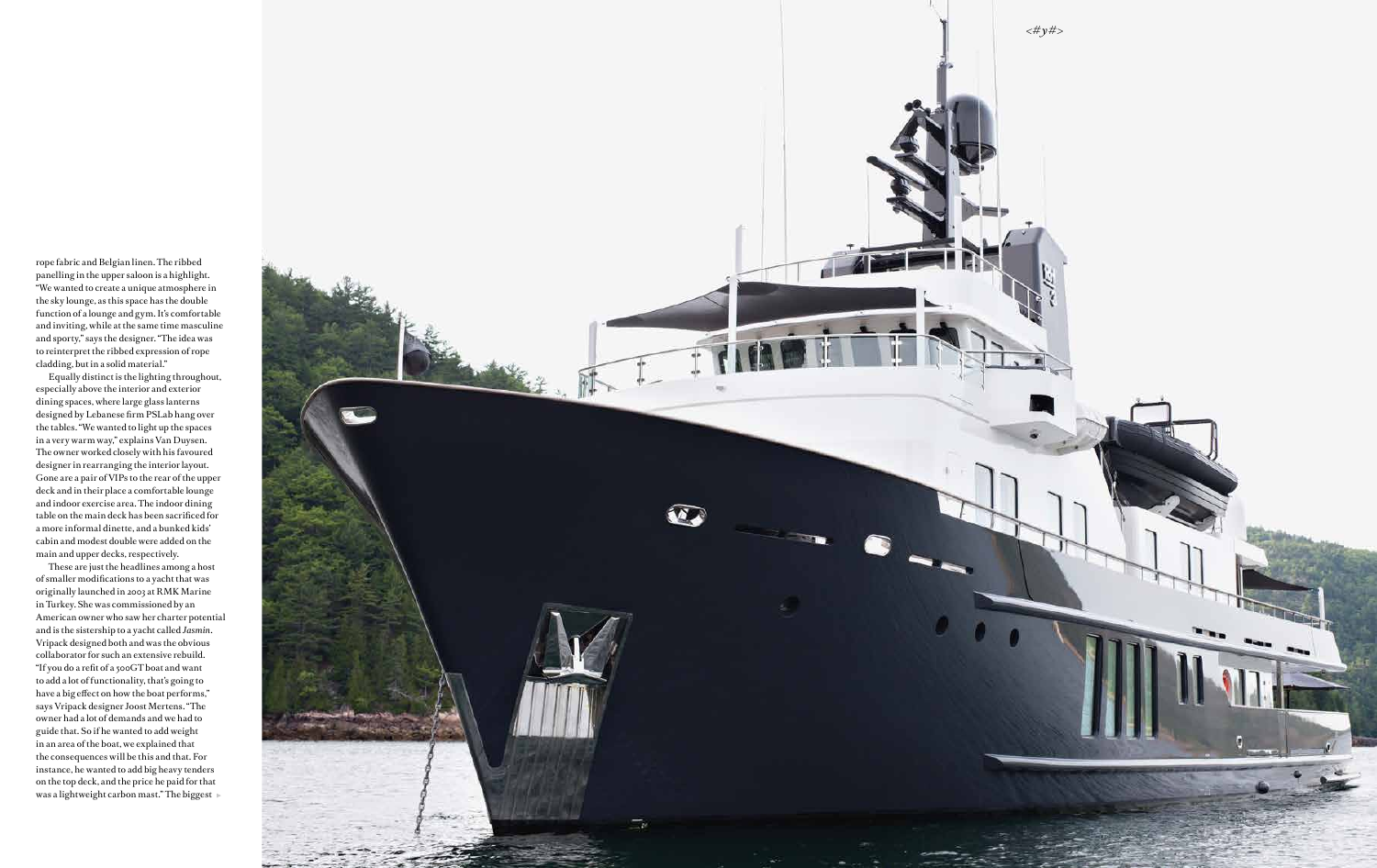rope fabric and Belgian linen. The ribbed panelling in the upper saloon is a highlight. "We wanted to create a unique atmosphere in the sky lounge, as this space has the double function of a lounge and gym. It's comfortable and inviting, while at the same time masculine and sporty," says the designer. "The idea was to reinterpret the ribbed expression of rope cladding, but in a solid material."

Equally distinct is the lighting throughout, especially above the interior and exterior dining spaces, where large glass lanterns designed by Lebanese firm PSLab hang over the tables. "We wanted to light up the spaces in a very warm way," explains Van Duysen. The owner worked closely with his favoured designer in rearranging the interior layout. Gone are a pair of VIPs to the rear of the upper deck and in their place a comfortable lounge and indoor exercise area. The indoor dining table on the main deck has been sacrificed for a more informal dinette, and a bunked kids' cabin and modest double were added on the main and upper decks, respectively.

These are just the headlines among a host of smaller modifications to a yacht that was originally launched in 2003 at RMK Marine in Turkey. She was commissioned by an American owner who saw her charter potential and is the sistership to a yacht called *Jasmin*. Vripack designed both and was the obvious collaborator for such an extensive rebuild. "If you do a refit of a 500GT boat and want to add a lot of functionality, that's going to have a big effect on how the boat performs," says Vripack designer Joost Mertens. "The owner had a lot of demands and we had to guide that. So if he wanted to add weight in an area of the boat, we explained that the consequences will be this and that. For instance, he wanted to add big heavy tenders on the top deck, and the price he paid for that was a lightweight carbon mast." The biggest

![](_page_5_Picture_3.jpeg)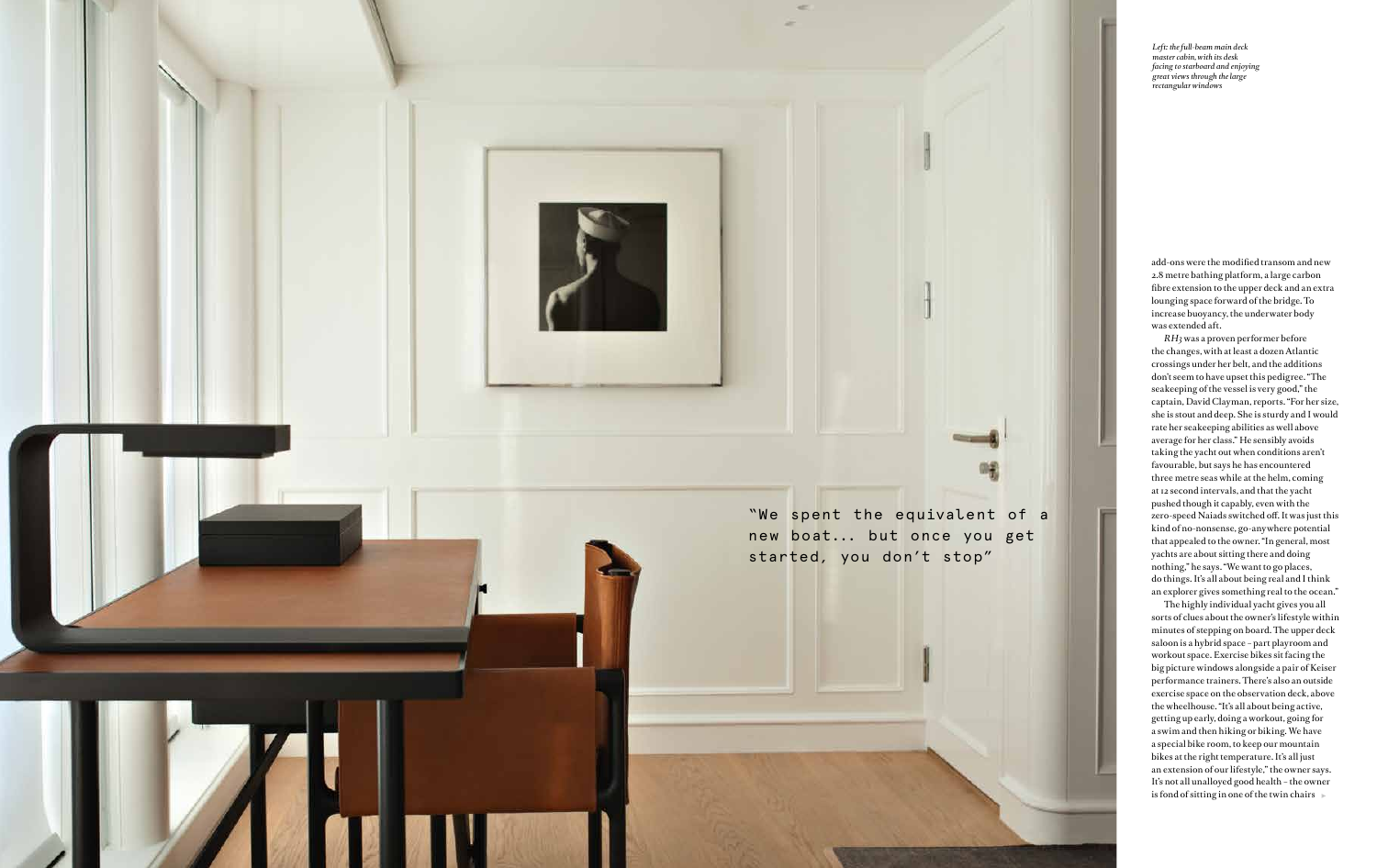*Left: the full-beam main deck master cabin, with its desk facing to starboard and enjoying great views through the large rectangular windows*

![](_page_6_Picture_0.jpeg)

add-ons were the modified transom and new 2.8 metre bathing platform, a large carbon fibre extension to the upper deck and an extra lounging space forward of the bridge. To increase buoyancy, the underwater body was extended aft.

*RH3* was a proven performer before the changes, with at least a dozen Atlantic crossings under her belt, and the additions don't seem to have upset this pedigree. "The seakeeping of the vessel is very good," the captain, David Clayman, reports. "For her size, she is stout and deep. She is sturdy and I would rate her seakeeping abilities as well above average for her class." He sensibly avoids taking the yacht out when conditions aren't favourable, but says he has encountered three metre seas while at the helm, coming at 12 second intervals, and that the yacht pushed though it capably, even with the zero-speed Naiads switched off. It was just this kind of no-nonsense, go-anywhere potential that appealed to the owner. "In general, most yachts are about sitting there and doing nothing," he says. "We want to go places, do things. It's all about being real and I think an explorer gives something real to the ocean."

The highly individual yacht gives you all sorts of clues about the owner's lifestyle within minutes of stepping on board. The upper deck saloon is a hybrid space – part playroom and workout space. Exercise bikes sit facing the big picture windows alongside a pair of Keiser performance trainers. There's also an outside exercise space on the observation deck, above the wheelhouse. "It's all about being active, getting up early, doing a workout, going for a swim and then hiking or biking. We have a special bike room, to keep our mountain bikes at the right temperature. It's all just an extension of our lifestyle," the owner says. It's not all unalloyed good health – the owner is fond of sitting in one of the twin chairs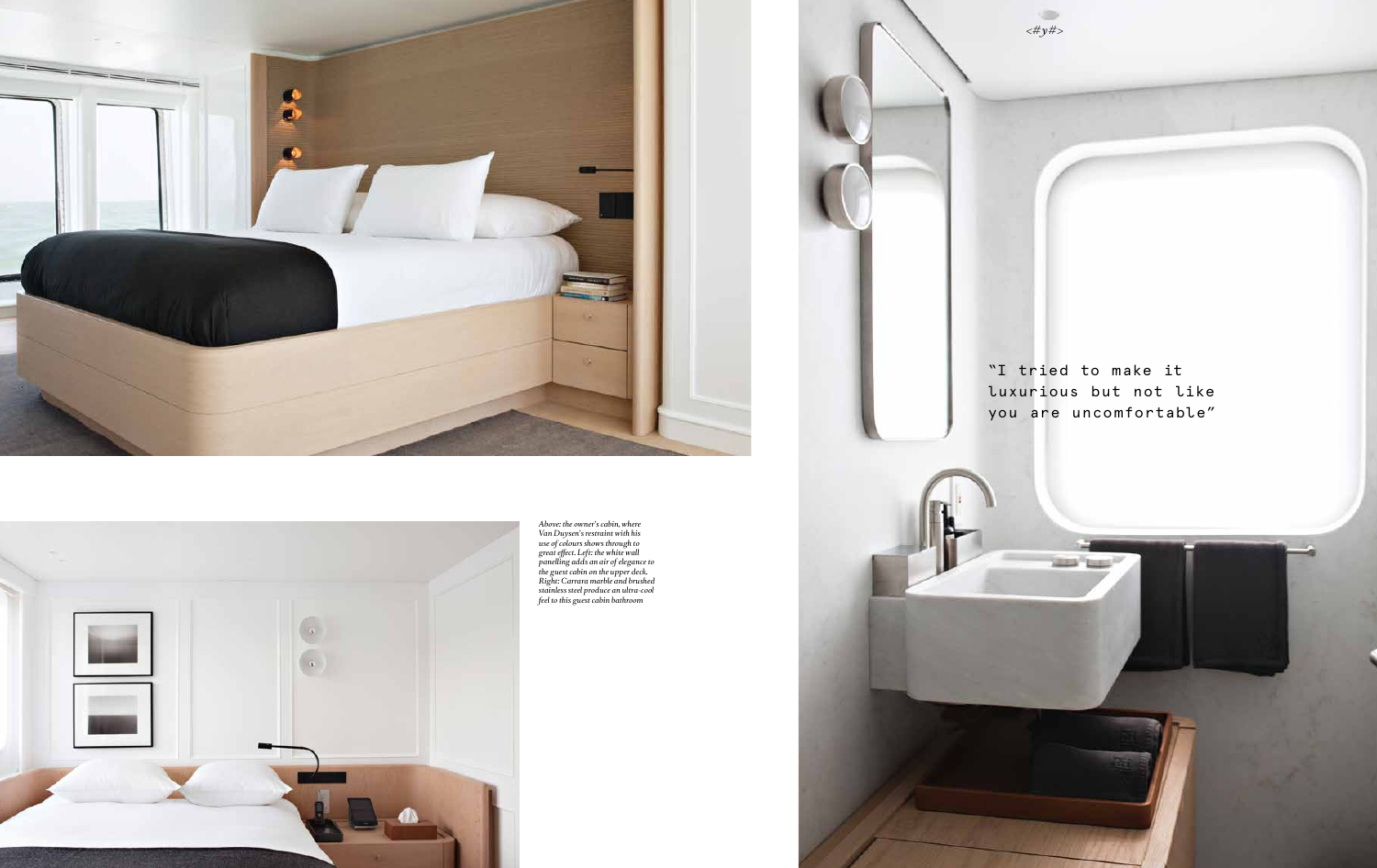![](_page_7_Picture_0.jpeg)

![](_page_7_Picture_1.jpeg)

*Above: the owner's cabin, where Van Duysen's restraint with his use of colours shows through to great effect. Left: the white wall panelling adds an air of elegance to the guest cabin on the upper deck. Right: Carrara marble and brushed stainless steel produce an ultra-cool feel to this guest cabin bathroom* 

![](_page_7_Picture_3.jpeg)

"I tried to make it luxurious but not like you are uncomfortable"

 $\textcircled{\scriptsize{1}}$  $<$ #y#>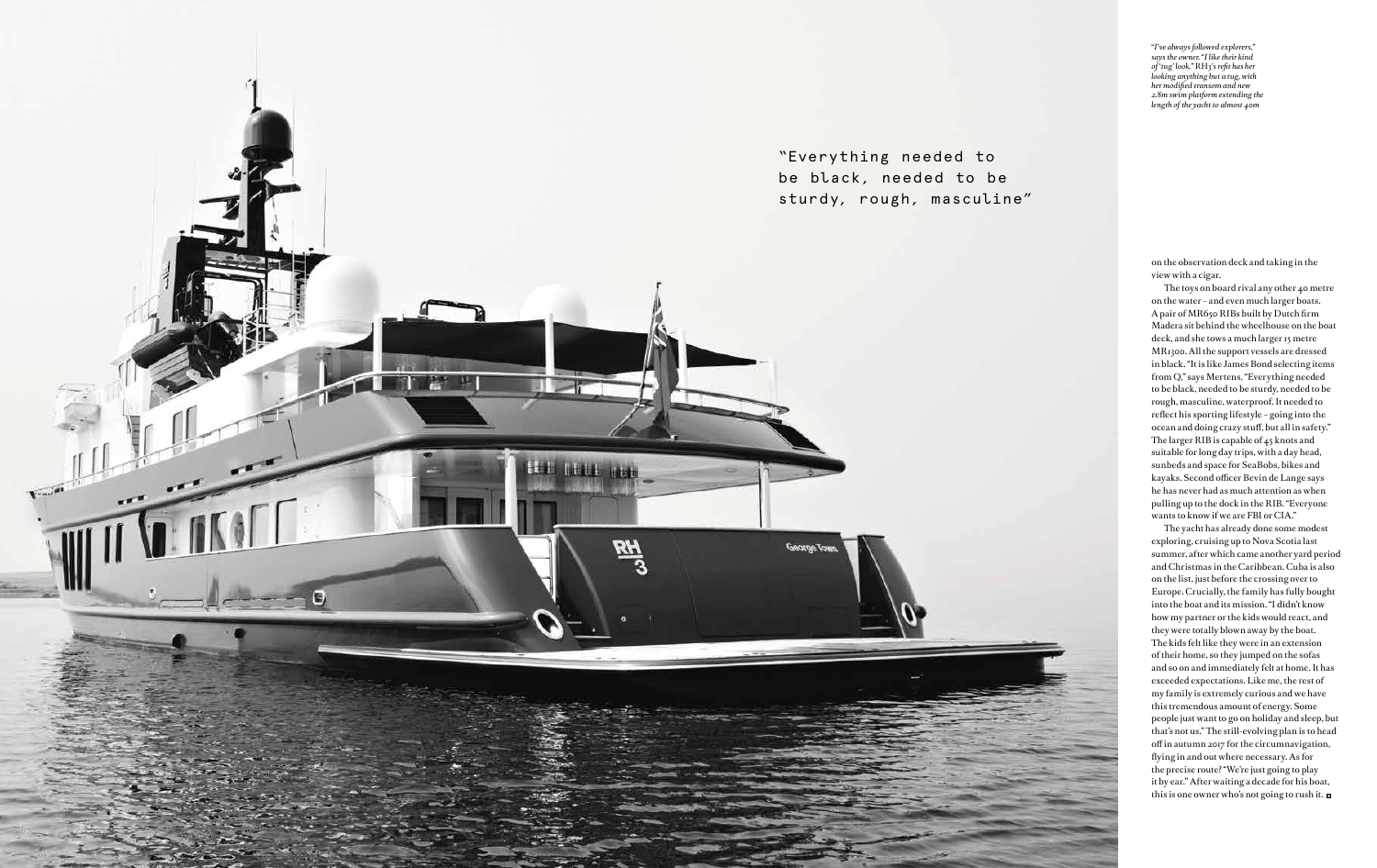on the observation deck and taking in the view with a cigar.

The toys on board rival any other 40 metre on the water – and even much larger boats. A pair of MR650 RIBs built by Dutch firm Madera sit behind the wheelhouse on the boat deck, and she tows a much larger 15 metre MR1300. All the support vessels are dressed in black. "It is like James Bond selecting items from Q," says Mertens. "Everything needed to be black, needed to be sturdy, needed to be rough, masculine, waterproof. It needed to reflect his sporting lifestyle – going into the ocean and doing crazy stuff, but all in safety." The larger RIB is capable of 45 knots and suitable for long day trips, with a day head, sunbeds and space for SeaBobs, bikes and kayaks. Second officer Bevin de Lange says he has never had as much attention as when pulling up to the dock in the RIB. "Everyone wants to know if we are FBI or CIA."

![](_page_8_Picture_0.jpeg)

The yacht has already done some modest exploring, cruising up to Nova Scotia last summer, after which came another yard period and Christmas in the Caribbean. Cuba is also on the list, just before the crossing over to Europe. Crucially, the family has fully bought into the boat and its mission. "I didn't know how my partner or the kids would react, and they were totally blown away by the boat. The kids felt like they were in an extension of their home, so they jumped on the sofas and so on and immediately felt at home. It has exceeded expectations. Like me, the rest of my family is extremely curious and we have this tremendous amount of energy. Some people just want to go on holiday and sleep, but that's not us." The still-evolving plan is to head off in autumn 2017 for the circumnavigation, flying in and out where necessary. As for the precise route? "We're just going to play it by ear." After waiting a decade for his boat, this is one owner who's not going to rush it. **<sup>B</sup>**

*"I've always followed explorers," says the owner. "I like their kind of 'tug' look."* RH3*'s refit has her looking anything but a tug, with her modified transom and new 2.8m swim platform extending the length of the yacht to almost 40m*